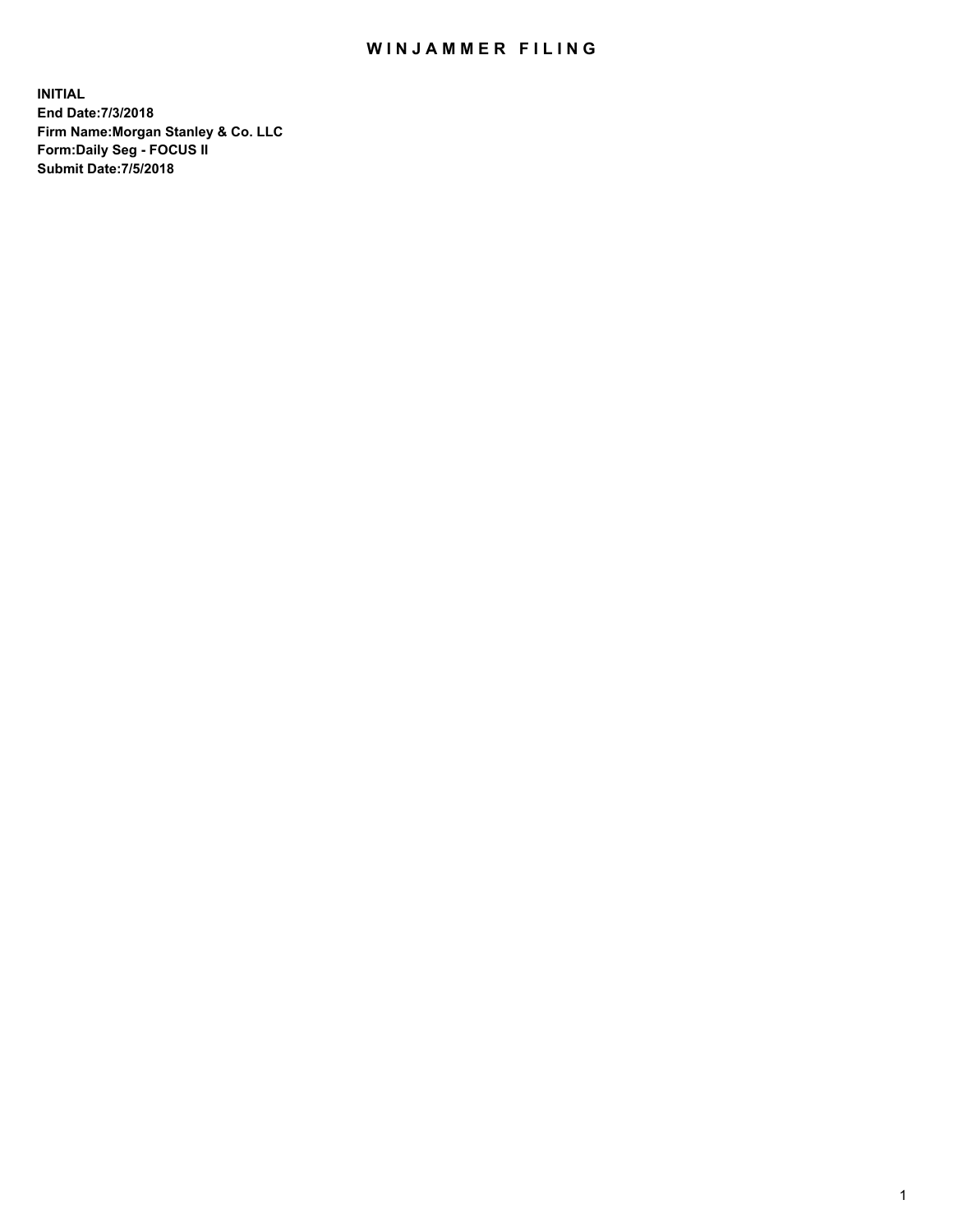**INITIAL End Date:7/3/2018 Firm Name:Morgan Stanley & Co. LLC Form:Daily Seg - FOCUS II Submit Date:7/5/2018 Daily Segregation - Cover Page**

| Name of Company                                                                                                              | Morgan Stanley & Co. LLC     |
|------------------------------------------------------------------------------------------------------------------------------|------------------------------|
| <b>Contact Name</b>                                                                                                          | <b>Ikram Shah</b>            |
| <b>Contact Phone Number</b>                                                                                                  | 212-276-0963                 |
| <b>Contact Email Address</b>                                                                                                 | Ikram.shah@morganstanley.com |
| FCM's Customer Segregated Funds Residual Interest Target (choose one):                                                       |                              |
| a. Minimum dollar amount: ; or                                                                                               | 280,000,000                  |
| b. Minimum percentage of customer segregated funds required:%; or                                                            | <u>0</u>                     |
| c. Dollar amount range between: and; or                                                                                      | <u>00</u>                    |
| d. Percentage range of customer segregated funds required between:% and%.                                                    | <u>00</u>                    |
| FCM's Customer Secured Amount Funds Residual Interest Target (choose one):                                                   |                              |
| a. Minimum dollar amount: ; or                                                                                               | 140,000,000                  |
| b. Minimum percentage of customer secured funds required:%; or                                                               | <u>0</u>                     |
| c. Dollar amount range between: and; or                                                                                      | <u>00</u>                    |
| d. Percentage range of customer secured funds required between: % and %.                                                     | 0 <sub>0</sub>               |
| FCM's Cleared Swaps Customer Collateral Residual Interest Target (choose one):                                               |                              |
| a. Minimum dollar amount: ; or                                                                                               | 92,000,000                   |
| b. Minimum percentage of cleared swaps customer collateral required:% ; or                                                   | <u>0</u>                     |
| c. Dollar amount range between: and; or<br>d. Percentage range of cleared swaps customer collateral required between:% and%. | 00                           |
|                                                                                                                              | 00                           |

Attach supporting documents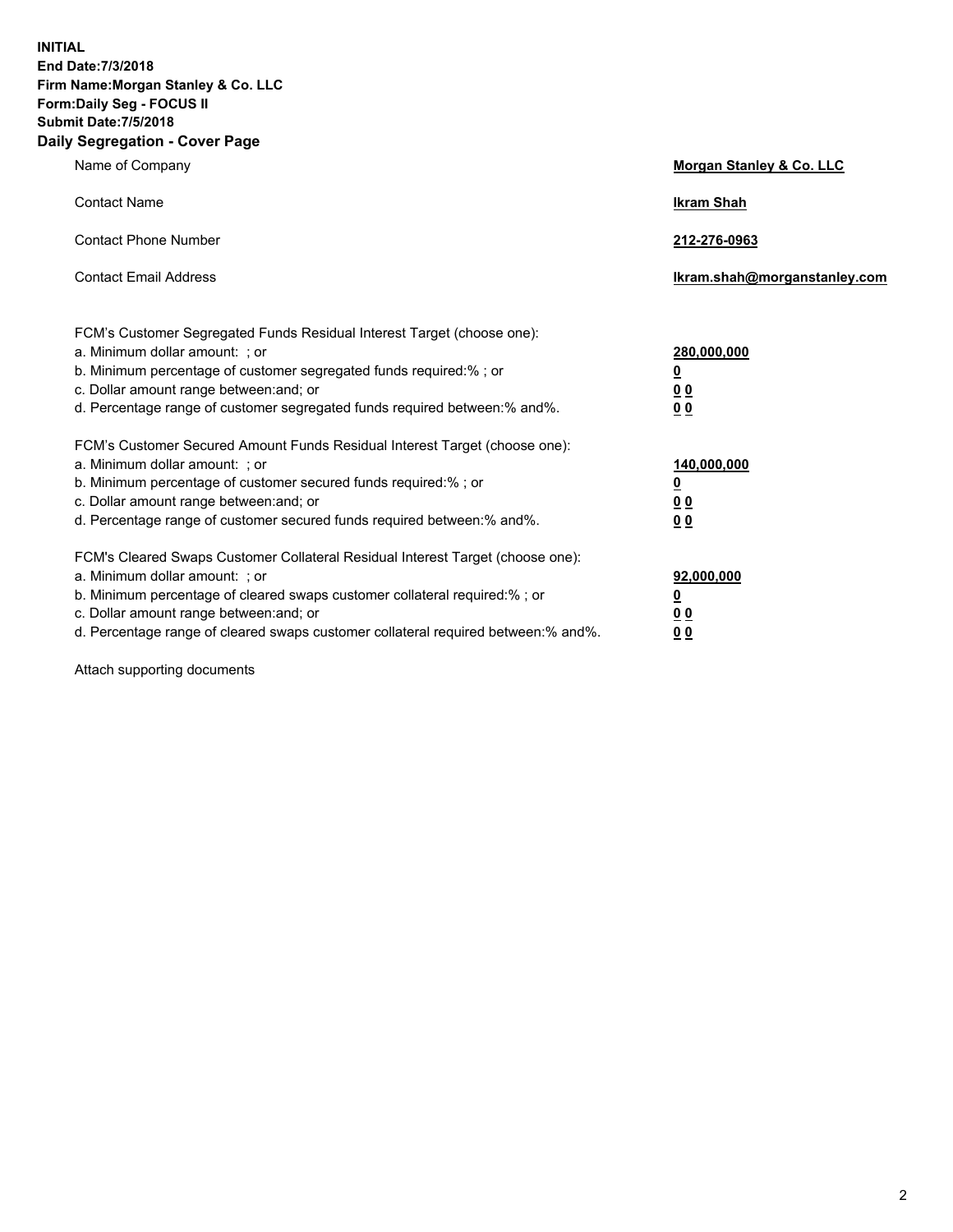| <b>INITIAL</b> | End Date: 7/3/2018<br>Firm Name: Morgan Stanley & Co. LLC<br>Form: Daily Seg - FOCUS II<br><b>Submit Date: 7/5/2018</b><br><b>Daily Segregation - Secured Amounts</b> |                                            |
|----------------|-----------------------------------------------------------------------------------------------------------------------------------------------------------------------|--------------------------------------------|
|                | Foreign Futures and Foreign Options Secured Amounts                                                                                                                   |                                            |
|                | Amount required to be set aside pursuant to law, rule or regulation of a foreign                                                                                      | $0$ [7305]                                 |
| 1.             | government or a rule of a self-regulatory organization authorized thereunder<br>Net ledger balance - Foreign Futures and Foreign Option Trading - All Customers       |                                            |
|                | A. Cash                                                                                                                                                               | 3,378,504,228 [7315]                       |
|                | B. Securities (at market)                                                                                                                                             | 2,057,523,776 [7317]                       |
| 2.             | Net unrealized profit (loss) in open futures contracts traded on a foreign board of trade                                                                             | -453,522,420 [7325]                        |
| 3.             | Exchange traded options                                                                                                                                               |                                            |
|                | a. Market value of open option contracts purchased on a foreign board of trade<br>b. Market value of open contracts granted (sold) on a foreign board of trade        | 37,401,649 [7335]<br>-29,021,244 [7337]    |
| 4.             | Net equity (deficit) (add lines 1.2. and 3.)                                                                                                                          | 4,990,885,989 [7345]                       |
| 5.             | Account liquidating to a deficit and account with a debit balances - gross amount                                                                                     | 119,114,934 [7351]                         |
|                | Less: amount offset by customer owned securities                                                                                                                      | -118,103,599 [7352] 1,011,335              |
|                |                                                                                                                                                                       | [7354]                                     |
| 6.             | Amount required to be set aside as the secured amount - Net Liquidating Equity                                                                                        | 4,991,897,324 [7355]                       |
| 7.             | Method (add lines 4 and 5)                                                                                                                                            |                                            |
|                | Greater of amount required to be set aside pursuant to foreign jurisdiction (above) or line<br>6.                                                                     | 4,991,897,324 [7360]                       |
|                | FUNDS DEPOSITED IN SEPARATE REGULATION 30.7 ACCOUNTS                                                                                                                  |                                            |
| 1.             | Cash in banks                                                                                                                                                         |                                            |
|                | A. Banks located in the United States                                                                                                                                 | 698,935,761 [7500]                         |
|                | B. Other banks qualified under Regulation 30.7                                                                                                                        | 621,954,683 [7520] 1,320,890,444           |
| 2.             | Securities                                                                                                                                                            | [7530]                                     |
|                | A. In safekeeping with banks located in the United States                                                                                                             | 83,155,007 [7540]                          |
|                | B. In safekeeping with other banks qualified under Regulation 30.7                                                                                                    | 0 [7560] 83,155,007 [7570]                 |
| 3.             | Equities with registered futures commission merchants                                                                                                                 |                                            |
|                | A. Cash                                                                                                                                                               | 6,329,699 [7580]                           |
|                | <b>B.</b> Securities                                                                                                                                                  | $0$ [7590]                                 |
|                | C. Unrealized gain (loss) on open futures contracts<br>D. Value of long option contracts                                                                              | 532,293 [7600]<br>$0$ [7610]               |
|                | E. Value of short option contracts                                                                                                                                    | 0 [7615] 6,861,992 [7620]                  |
| 4.             | Amounts held by clearing organizations of foreign boards of trade                                                                                                     |                                            |
|                | A. Cash                                                                                                                                                               | $0$ [7640]                                 |
|                | <b>B.</b> Securities                                                                                                                                                  | $0$ [7650]                                 |
|                | C. Amount due to (from) clearing organization - daily variation                                                                                                       | $0$ [7660]                                 |
|                | D. Value of long option contracts<br>E. Value of short option contracts                                                                                               | $0$ [7670]<br>0 [7675] 0 [7680]            |
| 5.             | Amounts held by members of foreign boards of trade                                                                                                                    |                                            |
|                | A. Cash                                                                                                                                                               | 2,243,977,812 [7700]                       |
|                | <b>B.</b> Securities                                                                                                                                                  | 1,974,368,768 [7710]                       |
|                | C. Unrealized gain (loss) on open futures contracts                                                                                                                   | <u>-454,054,713</u> [7720]                 |
|                | D. Value of long option contracts                                                                                                                                     | 37,401,649 [7730]                          |
|                | E. Value of short option contracts                                                                                                                                    | -29,021,244 [7735] 3,772,672,272<br>[7740] |
| 6.             | Amounts with other depositories designated by a foreign board of trade                                                                                                | $0$ [7760]                                 |
| 7.             | Segregated funds on hand                                                                                                                                              | $0$ [7765]                                 |
| 8.             | Total funds in separate section 30.7 accounts                                                                                                                         | 5,183,579,715 [7770]                       |
| 9.             | Excess (deficiency) Set Aside for Secured Amount (subtract line 7 Secured Statement                                                                                   | 191,682,391 [7380]                         |
| 10.            | Page 1 from Line 8)<br>Management Target Amount for Excess funds in separate section 30.7 accounts                                                                    | 140,000,000 [7780]                         |
|                |                                                                                                                                                                       |                                            |

11. Excess (deficiency) funds in separate 30.7 accounts over (under) Management Target **51,682,391** [7785]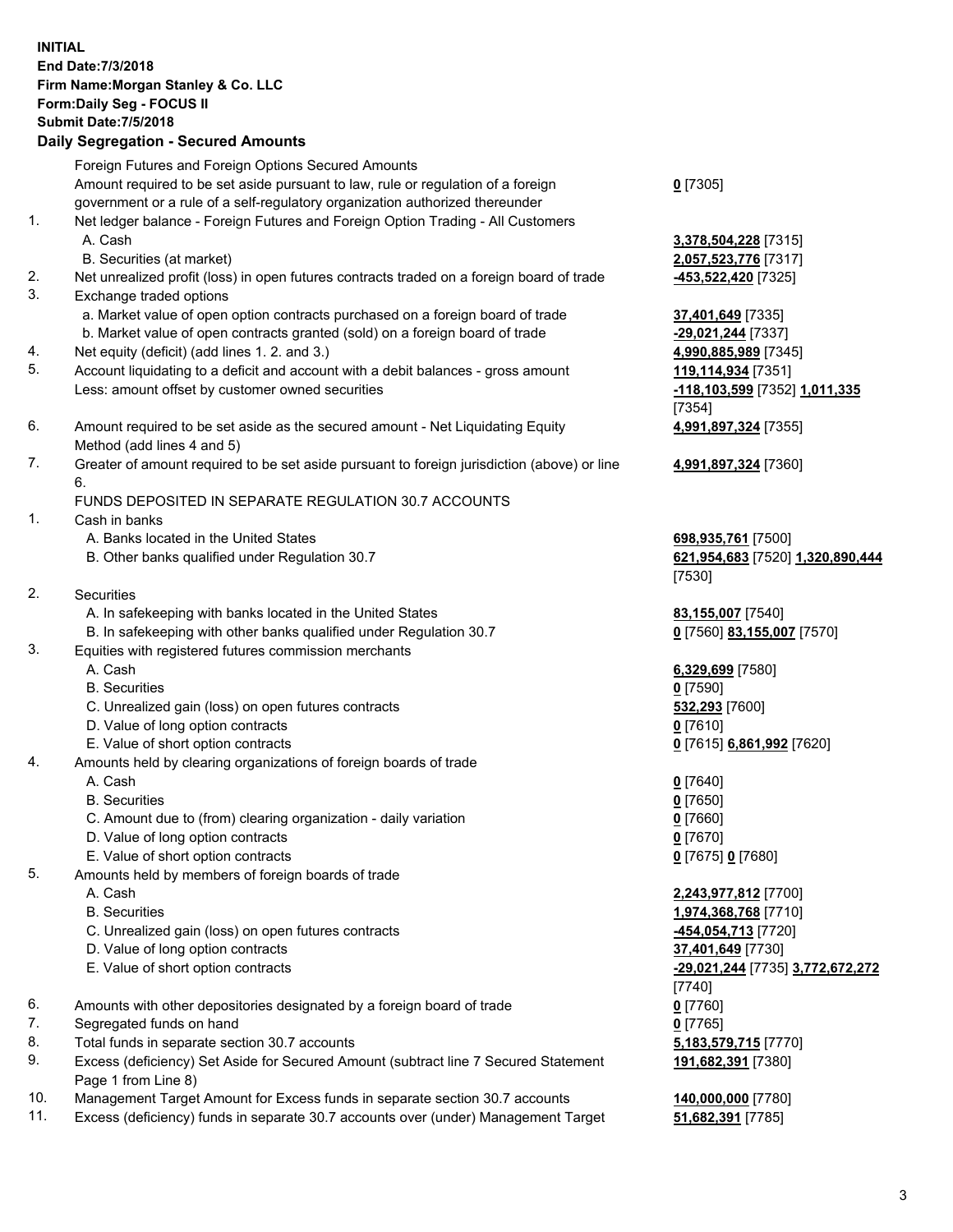|     | <b>INITIAL</b><br>End Date: 7/3/2018<br>Firm Name: Morgan Stanley & Co. LLC<br>Form: Daily Seg - FOCUS II<br><b>Submit Date: 7/5/2018</b> |                                                  |
|-----|-------------------------------------------------------------------------------------------------------------------------------------------|--------------------------------------------------|
|     | Daily Segregation - Segregation Statement                                                                                                 |                                                  |
|     | SEGREGATION REQUIREMENTS(Section 4d(2) of the CEAct)                                                                                      |                                                  |
| 1.  | Net ledger balance                                                                                                                        |                                                  |
|     | A. Cash                                                                                                                                   | 10,726,345,349 [7010]                            |
|     | B. Securities (at market)                                                                                                                 | 5,558,635,981 [7020]                             |
| 2.  | Net unrealized profit (loss) in open futures contracts traded on a contract market                                                        | -252,118,657 [7030]                              |
| 3.  | Exchange traded options                                                                                                                   |                                                  |
|     | A. Add market value of open option contracts purchased on a contract market                                                               | 373,782,747 [7032]                               |
|     | B. Deduct market value of open option contracts granted (sold) on a contract market                                                       | -543,886,319 [7033]                              |
| 4.  | Net equity (deficit) (add lines 1, 2 and 3)                                                                                               | 15,862,759,101 [7040]                            |
| 5.  | Accounts liquidating to a deficit and accounts with                                                                                       |                                                  |
|     | debit balances - gross amount                                                                                                             | 282,444,303 [7045]                               |
|     | Less: amount offset by customer securities                                                                                                | <u>-281,530,757</u> [7047] <u>913,546</u> [7050] |
| 6.  | Amount required to be segregated (add lines 4 and 5)                                                                                      | 15,863,672,647 [7060]                            |
|     | FUNDS IN SEGREGATED ACCOUNTS                                                                                                              |                                                  |
| 7.  | Deposited in segregated funds bank accounts                                                                                               |                                                  |
|     | A. Cash                                                                                                                                   | 4,995,337,272 [7070]                             |
|     | B. Securities representing investments of customers' funds (at market)                                                                    | 0 [7080]                                         |
|     | C. Securities held for particular customers or option customers in lieu of cash (at                                                       | 578,093,764 [7090]                               |
|     | market)                                                                                                                                   |                                                  |
| 8.  | Margins on deposit with derivatives clearing organizations of contract markets                                                            |                                                  |
|     | A. Cash                                                                                                                                   | 5,755,486,028 [7100]                             |
|     | B. Securities representing investments of customers' funds (at market)                                                                    | $0$ [7110]                                       |
|     | C. Securities held for particular customers or option customers in lieu of cash (at                                                       | 4,980,542,217 [7120]                             |
|     | market)                                                                                                                                   |                                                  |
| 9.  | Net settlement from (to) derivatives clearing organizations of contract markets                                                           | 46,586,691 [7130]                                |
| 10. | Exchange traded options                                                                                                                   |                                                  |
|     | A. Value of open long option contracts                                                                                                    | 373,782,747 [7132]                               |
|     | B. Value of open short option contracts                                                                                                   | -543,886,319 [7133]                              |
| 11. | Net equities with other FCMs                                                                                                              |                                                  |
|     | A. Net liquidating equity                                                                                                                 | 11,141,815 [7140]                                |
|     | B. Securities representing investments of customers' funds (at market)                                                                    | 0 [7160]                                         |
|     | C. Securities held for particular customers or option customers in lieu of cash (at                                                       | $0$ [7170]                                       |
|     | market)                                                                                                                                   |                                                  |
| 12. | Segregated funds on hand                                                                                                                  | $0$ [7150]                                       |
| 13. | Total amount in segregation (add lines 7 through 12)                                                                                      | 16,197,084,215 [7180]                            |
| 14. | Excess (deficiency) funds in segregation (subtract line 6 from line 13)                                                                   | 333,411,568 [7190]                               |
| 15. | Management Target Amount for Excess funds in segregation                                                                                  | 280,000,000 [7194]                               |
| 16. | Excess (deficiency) funds in segregation over (under) Management Target Amount                                                            | 53,411,568 [7198]                                |

16. Excess (deficiency) funds in segregation over (under) Management Target Amount Excess